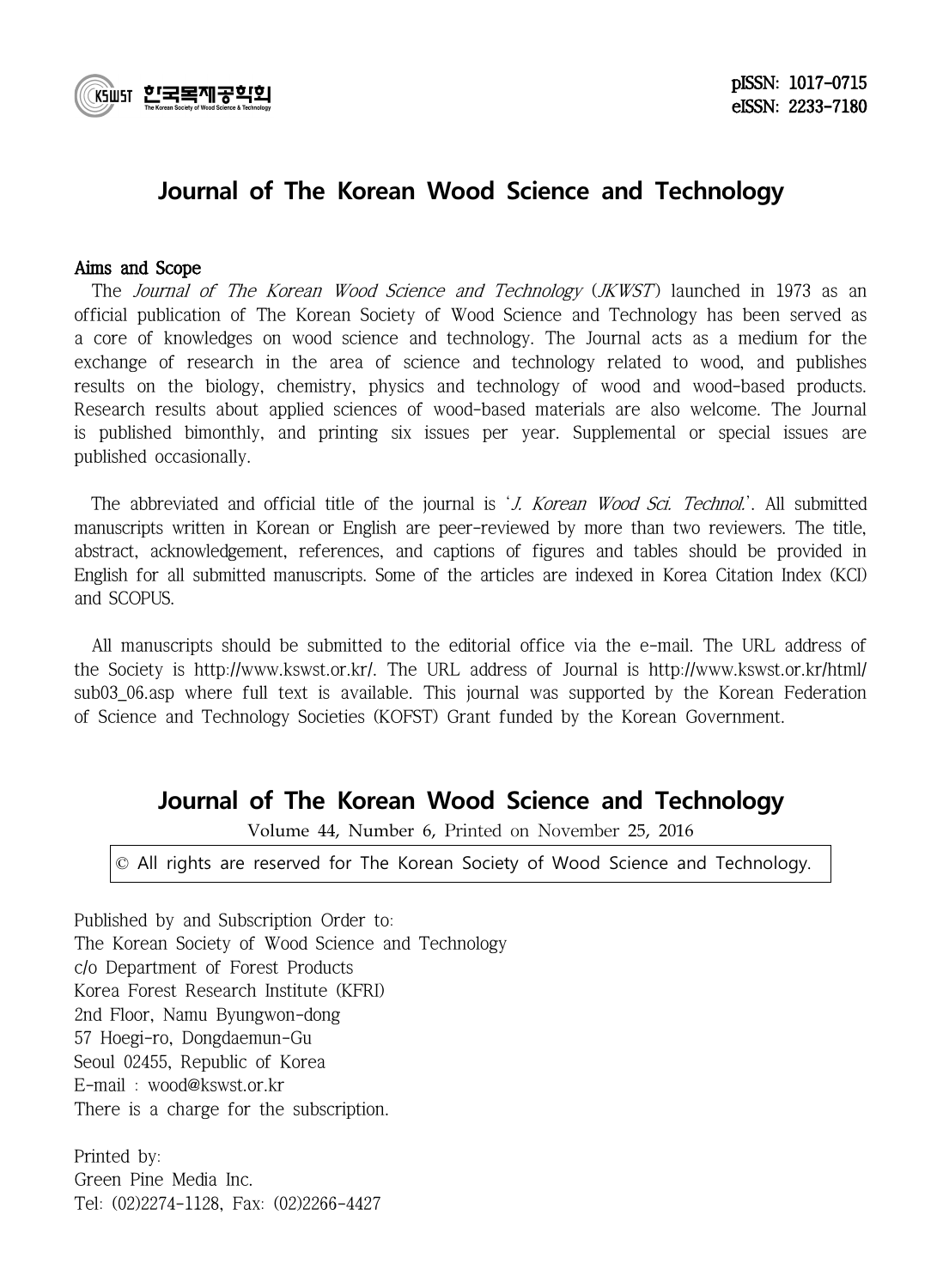Original Article

## Solid Bioenergy Properties of *Paulownia tomentosa* Grown in Korea<sup>1</sup>

Yue Qi<sup>2,4</sup> ⋅ Chunmei Yang<sup>3</sup> ⋅ Wahyu Hidayat<sup>2,5</sup> ⋅ Jae-Hyuk Jang<sup>2</sup> ⋅ Nam-Hun Kim<sup>2,†</sup>

### ABSTRACT

Paulownia tomentosa is one of fast-growing wood species in Korea. In order to evaluate the solid bioenergy properties of *Paulownia* tree, this study examined the heating value, moisture content (MC), pH and proximate analysis of stem, branch, root, bark and leaf. The heating values of wood parts were slightly higher than those of bark and leaf, and that of branch was the highest among all the samples. The higher moisture content of bark and leaf referred to their lower heating value. Also, the pH of stem, branch and root was similar and lower than those of bark and leaf. The ash content of bark and leaf was much higher than that of wood parts, which is the one of the reasons for effect on the lower heating value and higher pH. While, the volatile matter content (VMC) of bark and leaf was lower than those of wood parts. The bark showed the highest fixed carbon content (FCC), while the FCC of stem was the lowest among all the samples. The obtained results are encouraging that the Paulownia tree could be totally utilized as alternative fuels for bioenergy production.

Keywords : solid bioenergy properties, fast-growing species, Paulownia tomentosa, whole tree utilization

## 1. INTRODUCTION

Presently, there is great need of alternative energy resources which are potentially sustainable and environmentally friendly. Therefore, attention is being given to alternate and renewable source such as biomass. Biomass is the fourth largest source of energy in the world after coal, petroleum and natural gas, providing about 14% of the world's primary energy consumption (Saxena et al., 2009). It can be used for energy production cover a wide range of materials, and is being considered as an important energy resource all over the world. Biomass is used to meet a variety of energy needs, including generating electricity, fueling vehicles and providing process heat for industries. Among all the renewable sources of energy, biomass is unique as it effectively stores solar energy.

<sup>1</sup> Date Received August 19, 2016, Date Accepted October 12, 2016

<sup>2</sup> College of Forest and Environmental Sciences, Kangwon National University, Chuncheon 24341, Republic of Korea

<sup>3</sup> Research Institute of Wood Industry, Chinese Academy of Forestry, Beijing 100091, China

<sup>4</sup> Forestry and Wood Working Machinery Engineering Techonology Center, Northeast Forestry University, Harbin 150040, China

<sup>5</sup> Department of Forestry, Faculty of Agriculture, Lampung University, Bandar Lampung, Indonesia

<sup>†</sup> Corresponding author: Nam-Hun Kim (e-mail: kimnh@kangwon.ac.kr)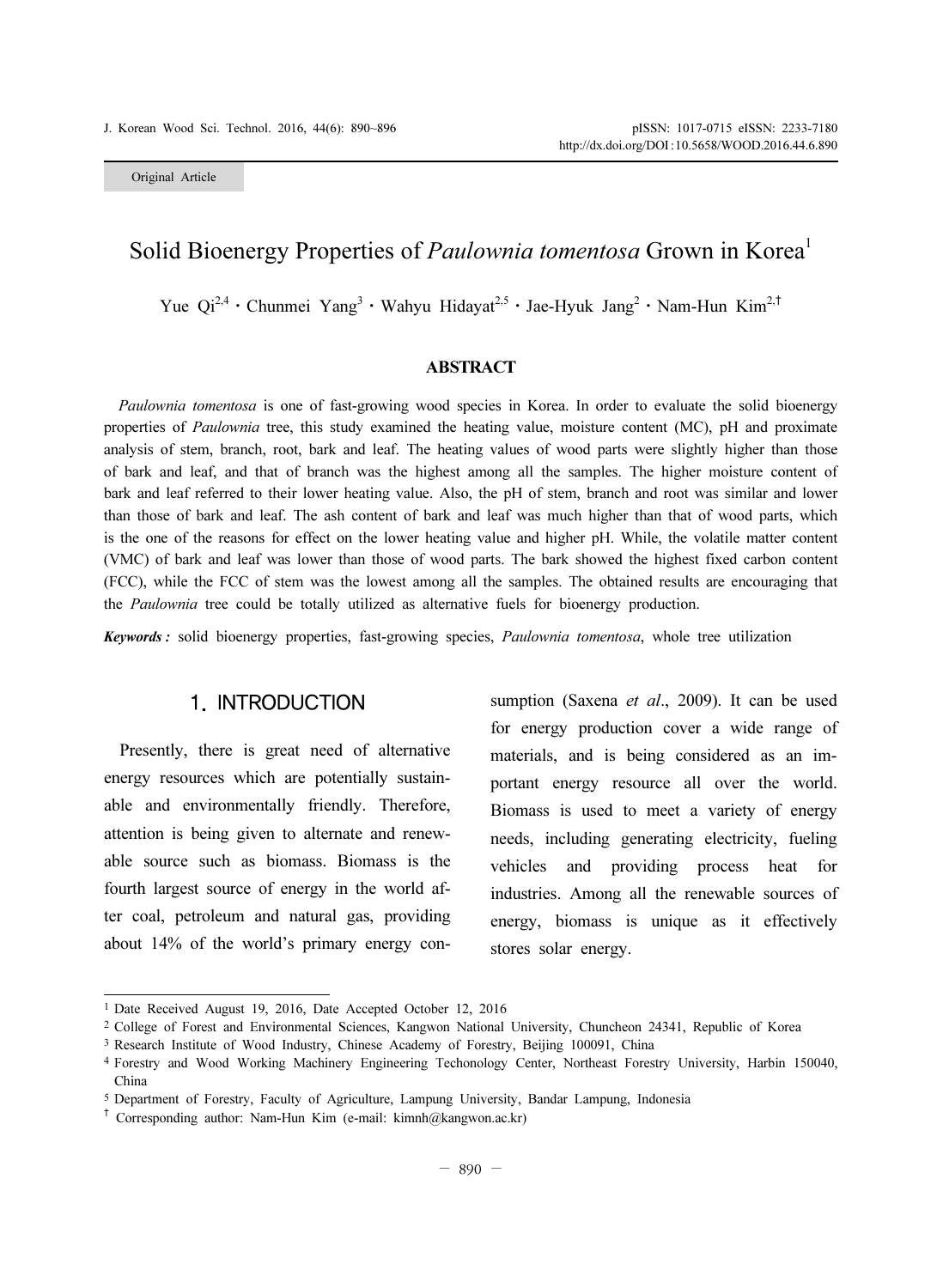| <b>Characteristics</b>        | <b>Stem</b>     | <b>Branch</b>   | Root.           |
|-------------------------------|-----------------|-----------------|-----------------|
| Green Density $(g/cm^3)$      | $0.75 \pm 0.05$ | $0.61 \pm 0.04$ | $0.75 \pm 0.05$ |
| Air-dry Density $(g/cm3)$     | $0.34 \pm 0.01$ | $0.37 \pm 0.01$ | $0.32 \pm 0.01$ |
| Oven-dry Density $(g/cm^3)$   | $0.28 \pm 0.01$ | $0.32 \pm 0.01$ | $0.25 \pm 0.01$ |
| Green Moisture Content $(\%)$ | $233.1 \pm 3.1$ | $94.4 \pm 6.6$  | $204.6 \pm 7.1$ |

Table 1. The basic information of samples in Paulownia tomentosa

Furthermore, among different biomasses, wood has received the much more attention because of its long and continuing precedent as a fuel and biomass feed stock (Kumar et al., 2009). However, due to forest protection polices, there is hardly any large amount of supply from wood as feedstock. Thus, the waste wood such as small branch, root, leaf or bark should be utilized for available biomass materials. Equally, the choice of biomass source is influenced by the form in which the energy is required and it is the interplay between these two aspects that enables flexibility to be introduced into the use of biomass as an energy source. As indicated above, dependent on the energy conversion process selected, particular material properties become important during subsequent processing.

In order to solve the policy of wood demand and supply and the problem of  $CO<sub>2</sub>$  emission, it needs trying to find out valuable tree species which have fast growth rate and high  $CO<sub>2</sub>$  absorption capability. Moreover, it is necessary to explore and evaluate the utilization of fast growing tree species.

In this situation, Paulownia tree must be optimum wood species to meet above problems. That is, Paulownia tree is widely growing all

over the world as potential biomass resources. It is known as a fast-growing tree, and could produce a cubic meter of wood at age of 5-7 years and reach about 15-25 m high in 5 years (Caparrós et al., 2008). It can be easily processed because of its soft and low density. Moreover, *Paulownia* timber can be easily air-dried without serous drying defects (Akyildiz and Kol, 2010). It has a low shrinkage coefficient and does not easily warp or crack (Flynn & Holder, 2001; Akhtari et al., 2011).

On the study of solid bioenergy properties, we could not find the references on bioenergy properties of Paulownia tree, except our precious report (Qi et al., 2016). The objective of this study, therefore, is to evaluate the solid bioenergy properties as heating value, pH, proximate analysis for whole tree utilization of P. tomentosa, and compare them in stem, branch, root, bark and leaf.

## 2. MATERIALS and METHODS

## 2.1. Materials

Paulownia tomentosa trees of the eleven and thirteen years old were obtained from research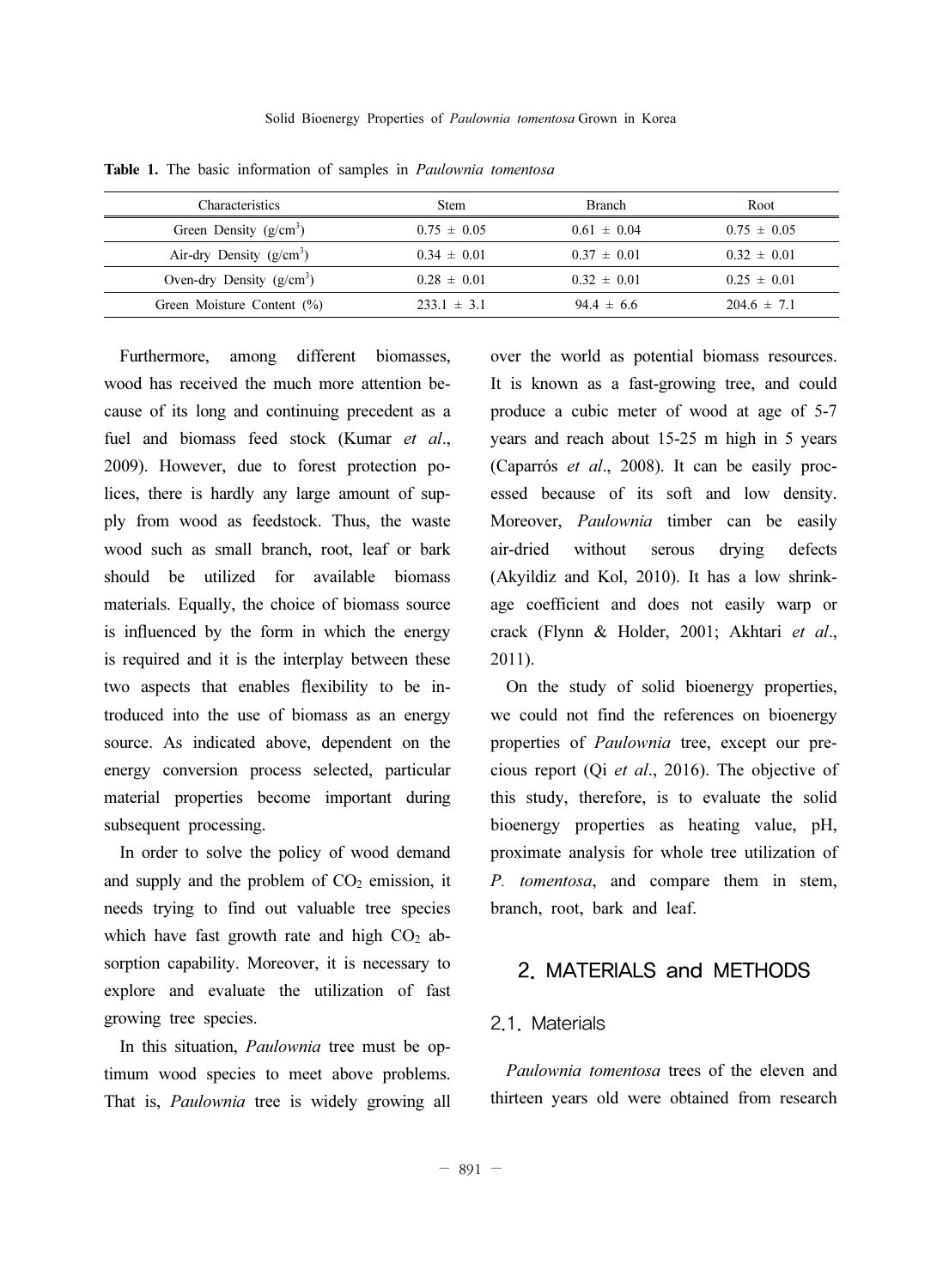forest (N 37°51'/ E 127°48') of Kangwon national university in South Korea. The sample trees were separated into stem, branch, root, bark and leaf. The DBH of sample trees was 30.9 and 31.2 cm (Qi et al., 2016). The basic information of samples is shown in Table 1.

### 2.2. Heating value and pH

The heating value was measured with oven-dried powder of 0.5 g using an oxygen bomb calorimeter (Parr 6300 calorimeter) in accordance with the Korean standard (KS E 3707 2011).

For pH measurement, oven-dried powder samples (1 g) were mixed with distilled water of 100 mℓ and boiled for 10 min. After cooling to room temperature, the pH of the supernatant solution was determined with a pH meter (InoLab, pH Level 2).

### 2.3. Proximate analysis

For measurement of ash content, oven-dried samples powder (1 g) was burned in an electric furnace at 815℃ for 3 h. After cooling to room temperature in a desiccator, the samples were reweighed (KS E ISO562 2012).

For measurement of volatile matter content (VMC), oven-dried samples powder (1 g) was burned in an electric furnace at 900℃ for 7 min. After cooling to room temperature in a desiccator, the samples were reweighed (KS E ISO117 2012).

The fixed carbon content (FCC) was estimated using the following equation:

FCC (
$$
\%
$$
) = 100 - ash content ( $\%$ ) - VMC ( $\%)$ )

All the measurements were repeated five times.

## 3. RESULTS and DISCUSSIONS

### 3.1. Heating value

Heating value is an important thermochemical property which evaluates the quality of fuel in combustion process. It can be attributed to the quantitative conversion of fuel carbon and hydrogen into water and carbon dioxide, and is a function of fuel chemical components (Senelawa and Sims, 1999).

The heating values of P. tomentosa are shown in Table 2. The heating values of stem, branch, root, bark and leaf were found to be 4521, 4593.3, 4425.8, 4258.4, and 4114.8 kJ/g, respectively. The branch showed highest heating value, while leaf was the lowest among all the samples. The difference in heating value among different parts may be depending on the ash content of biomass fuel. In our previous study, the higher heating value was observed in the compression wood (CW) with lower ash content, while that of tension wood (TW) with higher ash content showed lower heating value than CW (Qi et al., 2016). Kataki and Konwer (2001) examined that the heating value of raw wood and the ash-free modified wood. They reported that ash content has negative effect on the heating value, and revealed that high ash content in some wood species makes them less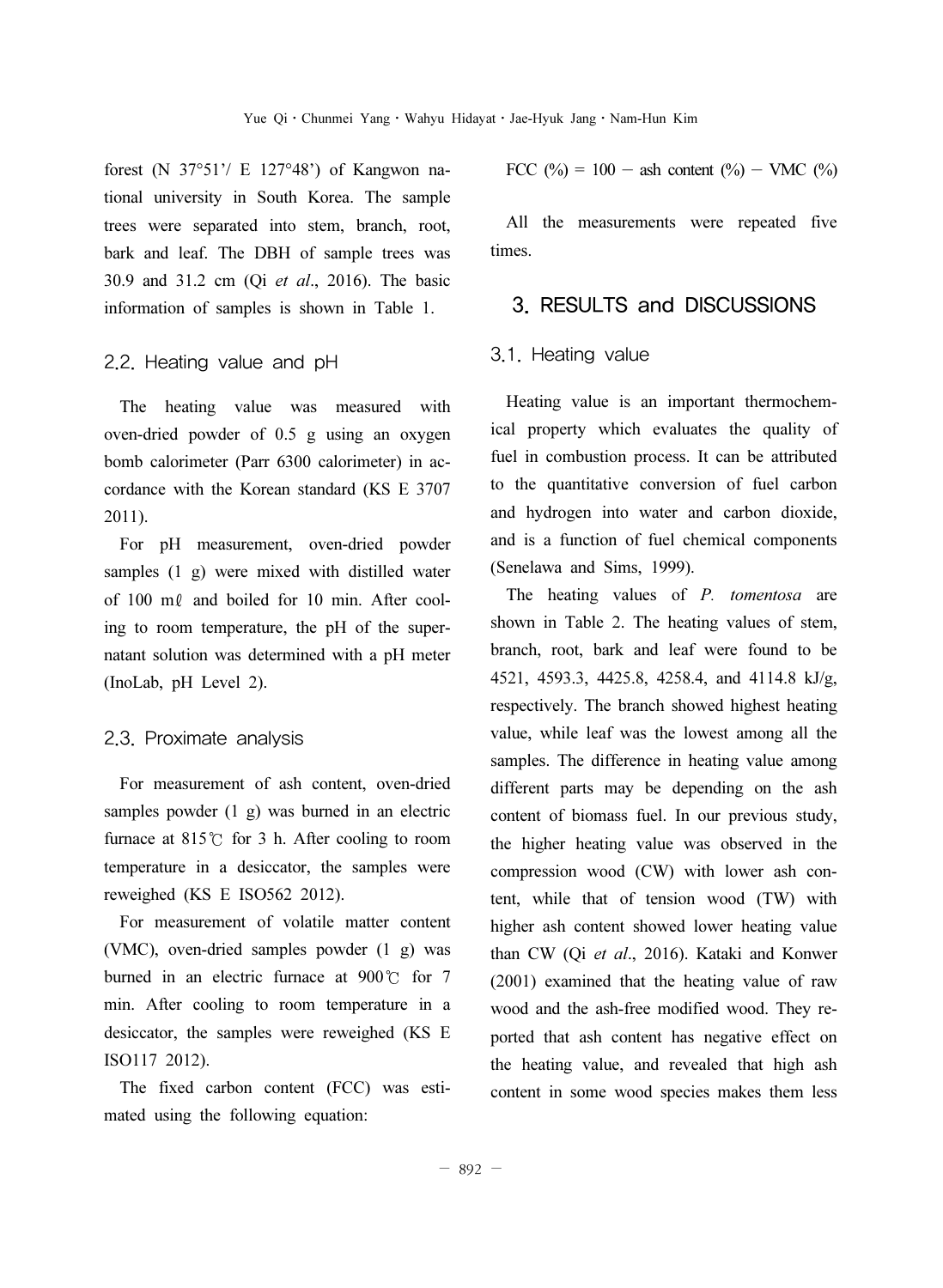| Experimental samples | Heating value $(cal/g)$ | pH              | *Heating value NIFS (2013) |
|----------------------|-------------------------|-----------------|----------------------------|
| <b>Stem</b>          | $4521.5 \pm 23.9$       | $4.94 \pm 0.03$ | $> 4300$ kcal/kg           |
| <b>Branch</b>        | $4593.3 \pm 22.1$       | $4.88 \pm 0.05$ | $> 4300$ kcal/kg           |
| Root                 | $4425.8 \pm 47.8$       | $4.96 \pm 0.01$ | $> 4300$ kcal/kg           |
| <b>Bark</b>          | $4258.4 \pm 23.1$       | $5.48 \pm 0.11$ | $>$ 3500, < 4300 kcal/kg   |
| Leaf                 | $4114.8 \pm 19.2$       | $6.17 \pm 0.20$ | $>$ 3500, < 4300 kcal/kg   |

Table 2. The heating value and pH of Paulownia tomentosa

Note: \*According to the standards and quality compliant of wood chips for fuel (NIFS, 2013)

available for fuelwood. Gravalos et al. (2010) also investigated the calorific energy distribution in the main stem, branches, root and leaves of cotton, and reported that the caloric value of leaves  $(16.06 \text{ kJ/g})$  was lower than that of stem  $(17.7 \text{ kJ/g})$ , branches  $(17.4 \text{ kJ/g})$ and root (17.7 kJ/g). They suggested that the ash content might be one of the reasons which influence the heating values. According to Ebeling and Jenkins (1985), the ash content in wheat and barley straws influenced to their lower heating values.

In comparison with the standards and quality compliant of wood chips for fuel (NIFS, 2013) in Table 2, the heating values of stem, branch and root obtained from P. tomentosa were more than 4300 kcal/kg, while those of bark and leaf were ranged from 3500 to 4300 kcal/kg. As a result, the results in this study satisfied with the standard of NIFS.

Consequently, these results suggest that the utilization of P. tomentosa for bioenergy resources must be possible. Even though there was a little difference in heating value among wood, bark and leaf, the obtained data also showed that the bark and leaf could be used as a bioresource.

### 3.2. pH

The pH of all samples from P. tomentosa is summarized in Table 2. The pH of stem, branch, root, bark and leaf was found to be 4.94, 4.88, 4.96, 5.48 and 6.17, respectively. Specifically, pH of branch was the lowest, and that of leaf was the highest among all the samples. These results might be attributable to the ash content. Todaro  $et \ al. (2015)$ compared the effect of ash content on pH of three wood species, and stated that higher pH value could be depend on the higher ash content. The ash content of branch was the lowest among all the samples, and hence the branch showed lower pH value as for weak acidity. On the other hand, the pH might be due to the moisture content of samples. Read et al. (1969) determined that the pH of western red cedar increased from 4.3 to 5.3 as the moisture content of the wood increased from 20 to 70%, and the pH of western hemlock increased from 4.0 to 4.8 when the moisture content increased from 10 to 55%. Sitholé (2005) also stated that the pH of the black spruce chips increased with increasing moisture content. The reason of lower pH at lower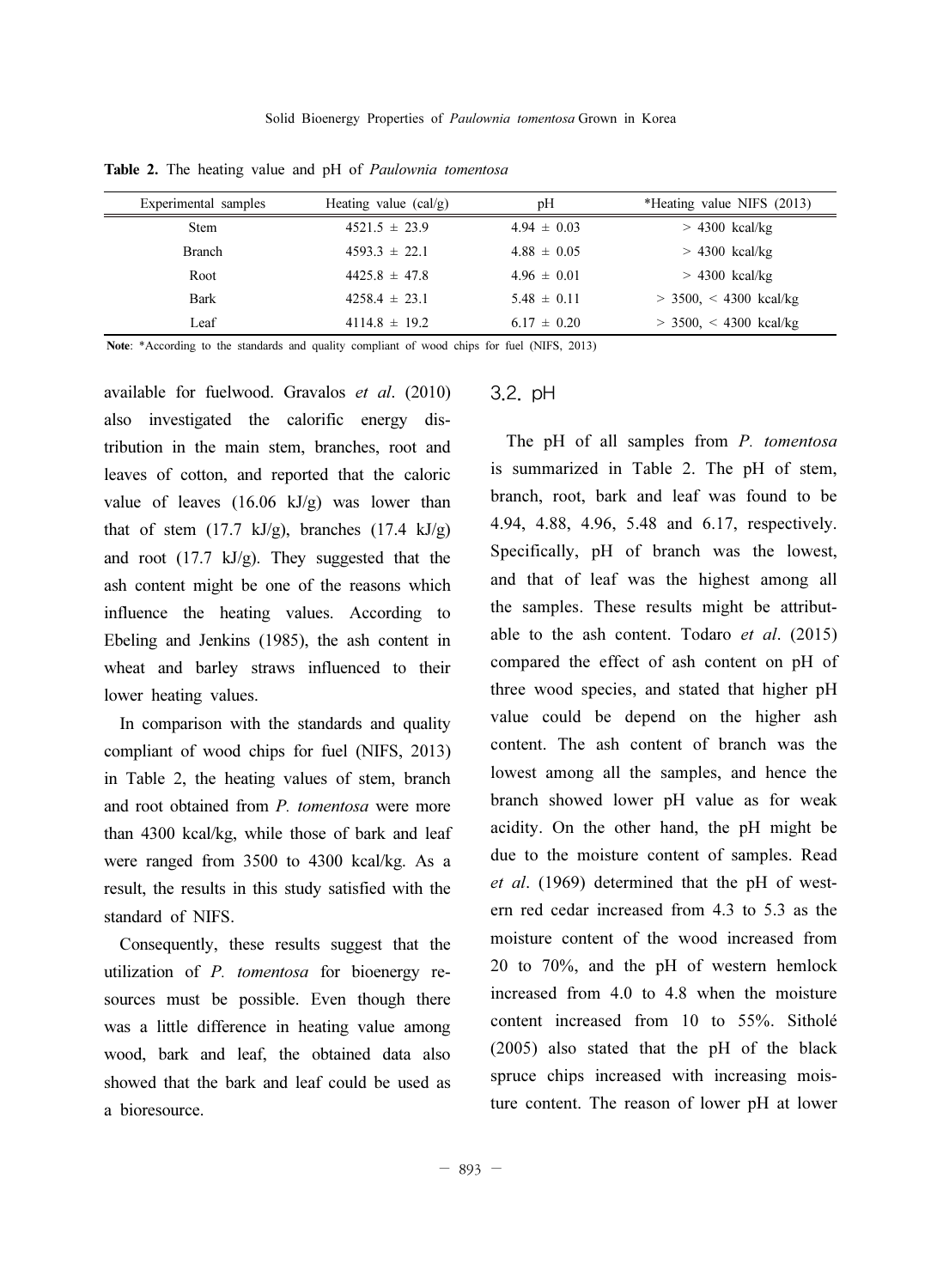| samples       | Ash content $(\% )$ | VMC $(\% )$      | FCC $(\% )$      | $*Ash content NIFS (2013)$ |
|---------------|---------------------|------------------|------------------|----------------------------|
| <b>Stem</b>   | $0.23 \pm 0.02$     | $87.87 \pm 1.21$ | $11.94 \pm 0.05$ | $< 0.7\%$                  |
| <b>Branch</b> | $0.19 \pm 0.01$     | $8666 \pm 0.20$  | $13.10 \pm 0.03$ | $\leq 0.7\%$               |
| Root          | $0.48 \pm 0.01$     | $8655 \pm 039$   | $12.97 \pm 0.13$ | $\leq 0.7\%$               |
| <b>Bark</b>   | $2.89 \pm 0.13$     | $79.77 \pm 1.1$  | $17.36 \pm 1.20$ | $> 1.5, \leq 3.0$          |
| Leaf          | $6.0 \pm 0.07$      | $81.41 \pm 0.55$ | $12.61 \pm 1.50$ | $= 6.0$                    |

Table 3. The bioenergy properties in stem, branch, root, bark and leaf of Paulownia tomentosa

Note: \*According to the standards and quality compliant of wood chips for fuel (NIFS, 2013).

moisture content might be depended on the hydrolysis of the acetyl groups to form acetic acid (Allen, 2000). Thus, in this study, it can be considered that the highest pH of leaf was attributable to its highest moisture content, and the lowest pH of branch was referred to its lowest moisture content. Furthermore, the pH values of bark and leaf were much higher than those of stem, branch and root, which resulted in the drastically higher moisture content of bark and leaf.

### 3.3. Proximate analysis

The proximate analysis data of all samples from P. tomentosa are summarized in Table 3. The higher ash content existed in the bark and leaf compared to the wood materials, 2.8 and 6.0%, respectively. Whereas, ash contents of stem, branch, and root were 0.23, 0.19, and 0.48%, respectively, which showed the lowest value in the branch among all samples. This variation of ash at different parts of one tree was due to the concentration of potassium in the actively metabolizing positions of the tree crown and leaf where the nutrients from the soil and fixed prior to relocation to other parts

of the plant (Senelawa and Sims, 1999). Rhen et al. (2007) compared the different type woody materials from same tree, such as stem, branch and bark, and reported that the ash content of bark was highest among these three types. Kataki and Konwer (2001) revealed that leaf and bark had much higher ash content than stem and twig of four indigenous perennial tree species. Moreover, the ash contents of woody parts, as stem, branch and root obtained from P. tomentosa, were lower than 0.7% in the standards and quality compliant of wood chips for fuel (NIFS, 2013). Ash contents of bark and leaf were 2.89% and 6%, which were satisfied with the standard of NIFS.

The volatile matter content (VMC) obtained in this experiment is shown in Table 3. The wood parts in stem, branch and root showed higher VMC than bark and leaf. These results might be indicated that wood is more reactive than bark and leaf.

The bark had the highest FCC among all samples. Some previous studies (Demirbas, 2003; Qi et al., 2016) suggested that lignin content of biomass materials had a highly significant correlation with FCC, which the high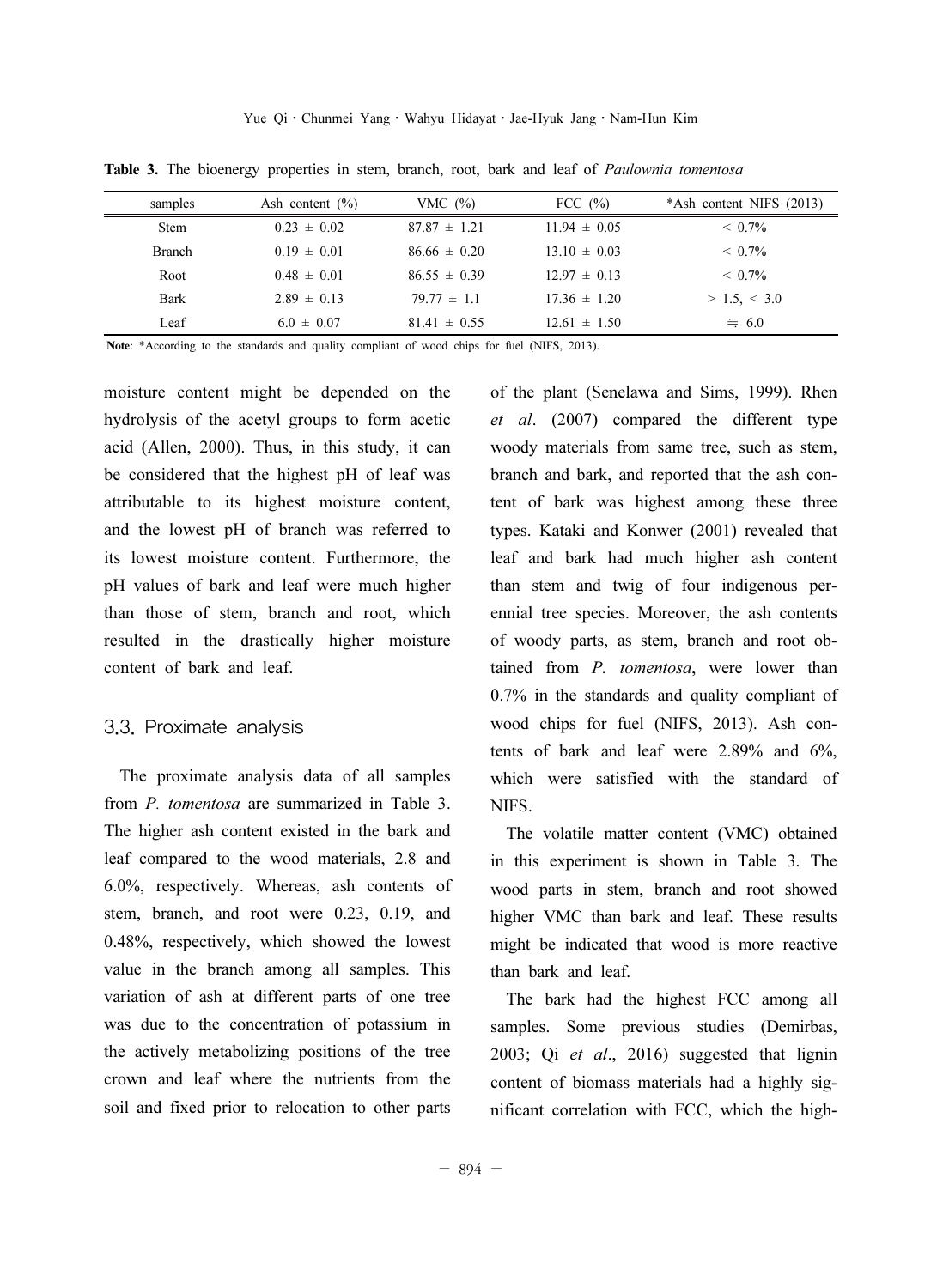er FCC was referred to the higher lignin content and lower contents of cellulose and hemicelluloses.

## 4. CONCLUSION

The bioenergy characteristics varied among different parts of whole tree, such as wood, bark and leaves. The heating values of wood parts were slightly higher than those of bark and leaf, and that of branch was highest among all the samples. The higher moisture content of bark and leaf referred to the lower heating value. Also, the pH of stem, branch and root was similar, and lower than those of bark and leaf. The ash content of bark and leaf was much higher than those of wood parts. The stem, branch and root showed higher VMC than bark and leaf. The bark showed the highest FCC among all the samples. Overall, the bioenergy properties as heating value and ash content of P. tomentosa satisfied with the standard of NIFS. Even if there are somewhat differences in bioenergy properties among samples, but the waste forest materials such as bark and leaf could be also used as the bioenergy materials.

## ACKNOWLEDGEMENTS

This research was supported by Basic Science Research Program through the National Research Foundation of Korea (NRF) funded by the Ministry of Education (No. NRF-2016R1D1A1B01008339). Yue Qi also sincerely thanks the ACES-KNU scholarship of Kangwon National University for financial support from 2012.

## **REFERENCES**

- Akyildiz, M.H., Kol, H.S. 2010. Some technological properties and uses of paulownia (Paulownia tomentosa Steud.) wood. Journal of Environmental Biology 31: 351∼355.
- Akhtari, M., Ghorbani-Kokandeh, M., Taghiyari, H.R. 2012. Mechanical properties of Paulownia fortuneri wood impregnated with silver, copper and zinc oxide nanoparticles. Journal of Tropical Forest Science 24: 507∼511.
- Allen, L.H. 2000. Pitch control in pulp mills, in Pitch Control, Wood Resin and Deresination, E.L. Back and L.H. Allen (editors), TAPPI Press, Atlanta, Ch 11.
- Caparrós, S., Díaz, M.J., Ariza, J., López, F., Jiménez, L. 2008. New perspectives for Paulownia fortunei L. valorisation of the autohydrolysis and pulping processes. Bioresource Technology 99: 741∼749.
- Demirbas, A. 2003. Relationships between lignin contents and fixed carbon contents of biomass samples. Energy Conversion and Management 44: 1481∼1486.
- Ebeling, J.M., Jenkins, B.M. 1985. Physical and Chemical Properties of Biomass Fuels. American Society of Agricultural Engineers 28: 898∼902.
- Flynn, H., Holder, C. 2001. Useful wood of the world. Forest Products Society 2nd Ed, Madison, WI, p.618.
- Gravalos, I., Kateris, D., Xyradakis, P., Gialamas, T., Loutridis, S., Augousti, A., Georgiades, A., Tsiropoulos, Z. 2010. A study on calorific energy values of biomass residue pellets for heating purposes. In: forest engineering: meeting the needs of the society and the environment; FORMEC symposium, Padua, Italy.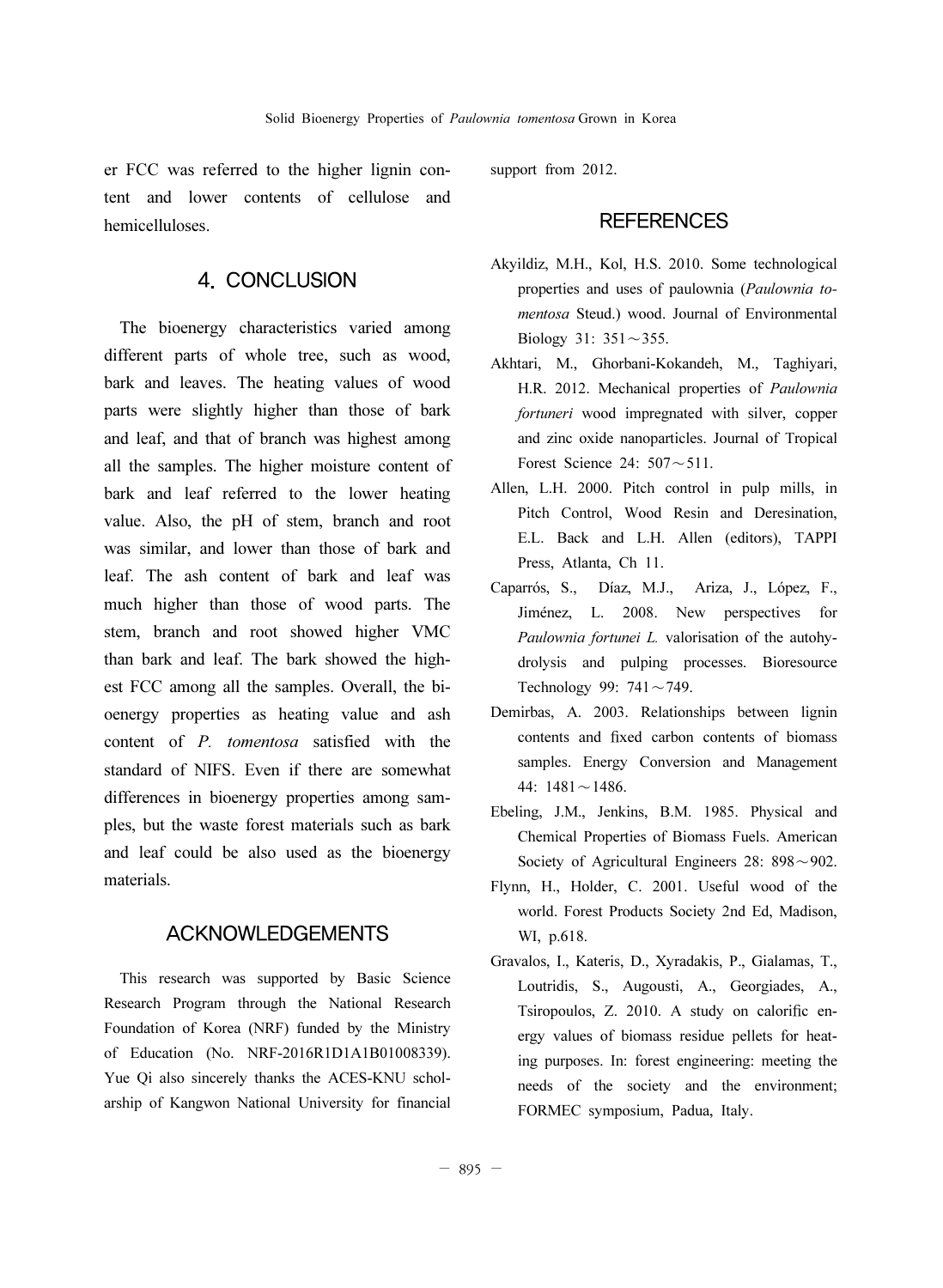- Kataki, R., Konwer, D. 2001. Fuelwood characteristics of some indigenous woody species of north-east India. Biomass and Bioenergy 20: 17 ∼ $\sim$ 23.
- Kaltschmitt, M., Hartmann, H., Hofbauer, H. 2009. Energy from biomass. Fundamentals, techniques and procedures. 2nd ed. Springer, Berlin.
- Kumar, R., Chandrashekar, N., Pandey, K.K. 2009. Fuel properties and combustion characteristics of Lantana camara wood charcoal. Journal of Indian Academic Wood Science 10: 134∼139.
- KS E 3707. 2011. Determination of calorific of coal and coke. Korean standards association.
- KS E ISO1171. 2012. Solid mineral fuels-Determination of ash content. Korean standards association.
- KS E ISO562. 2012. Hard coal and coke-Determination of volatile matter. Korean standards association.
- Poddar, S., Kamruzzaman, M., Sujan, S.M.A., Hossain, M., Jamal, M.S., Gafur, M.A., Khanam, M. 2014. Effect of compression pressure on lignocellulosic biomass pellet to improve fuel properties: Higher heating value. Fuel 131: 43<sup>∼</sup> 48.
- Qi, Y., Jang, J.H., Hidayat, W., Lee, A.H., Lee, S.H., Chae, H.M., Kim, N.H. 2016. Carbonization of reaction wood from Paulownia tomentosa and Pinus densiflora branch woods. Wood Science and Technology pp. 1-15.
- Qi, Y., Jang, J.H., Hidayat, W., Lee, A.H., Kim,

N.H. 2016. Anatomical characteristics of Paulownia tomentosa root wood. Journal of Korean wood science and technology 44(2): 157 ∼ $\sim$ 165.

- Read, D.W., Wong, P.Y., Eade, B.D. 1969. Determination of wood pH with indicators. Pulp Paper Can. 70(18): 80∼85.
- Rhena, C., Ohmanb, M., Grefa, R., Wasterlunda, I. 2007. Effect of raw material composition in woody biomass pellets on combustion characteristics. Biomass and Bioenergy 31: 66<sup>∼</sup> 72.
- Saxena, R.C., Adhikari, D.K., Goyal, H.B. 2009. Biomass-based energy fuel through biochemical routes: A review. Renewable and Sustainable Energy Reviews (13): 167∼178.
- Senelwa, K., Sims, R.E.H. 1999. Fuel characteristics of short rotation forest biomass. Biomass and Bioenergy 17: 127∼144.
- Sitholé, B. 2005. New method of measuring the pH of wood chips. Pulp and Paper Canada 106: 42 ∼ $\sim$ 45.
- Standards and quality compliant of wood chips for fuel. 2013. National Institute of Forest Science 4: 1∼16.
- Todaro, L., Rita, A., Cetera, P., D'Auria, M. 2015. Thermal treatment modifies the calorific value and ash content in some wood species. Fuel 140: 1∼3.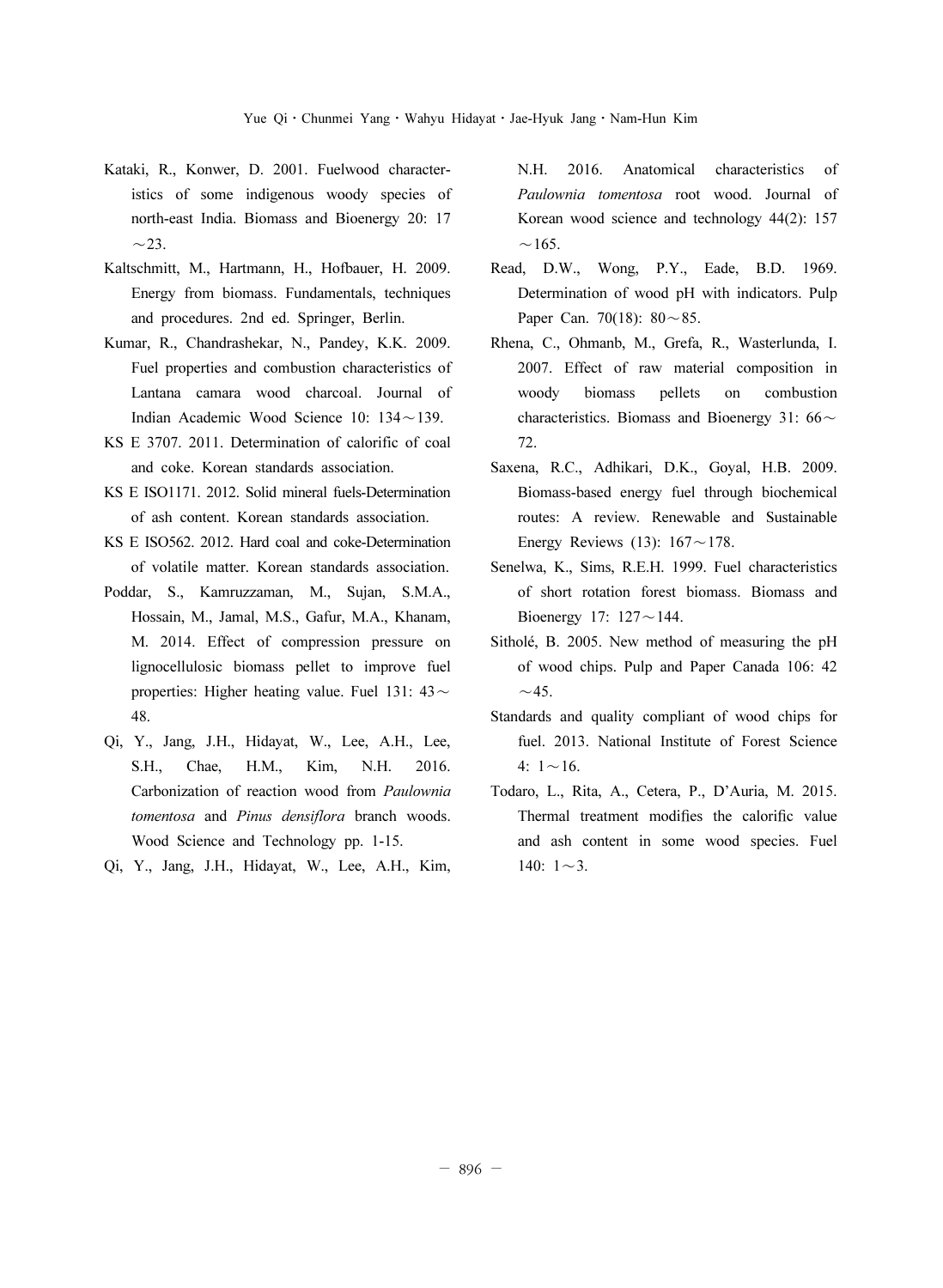학회소식

## 2016 대한민국 산림문화박람회 홍보 부스 운영

- □ 주 제 : 숨과 쉼이 함께하는 웰니스의 향연
- □ 일 시 : 2016년 10월 21일(금) ~ 10월 30일(일)
- □ 장 소 : 충남 예산군 덕산온천 관광지구 일원
- □ 주요내용 : 공식행사, 전시, 산림 및 온천 체험, 임산물시장, 산림경영 컨설팅, 공연, 국화 전시

회원소식

◦ 김광철 이사, 목조주택 설계 가이드 출판. 전북대학교출판문화원. ISBN 978-89-98534-93-6 (2016. 8. 31) ◦ 박상범 상임이사, 제19회 농림축산식품과학기술대상 대통령상 수상(2016. 10. 19.)

◦ 조남석 고문, 제4회 현신규학술상 대상 수상(2016. 10. 21)

◦ 한규성 상임부회장, 제15회 산의날 근정포장 수상(2016. 10. 18)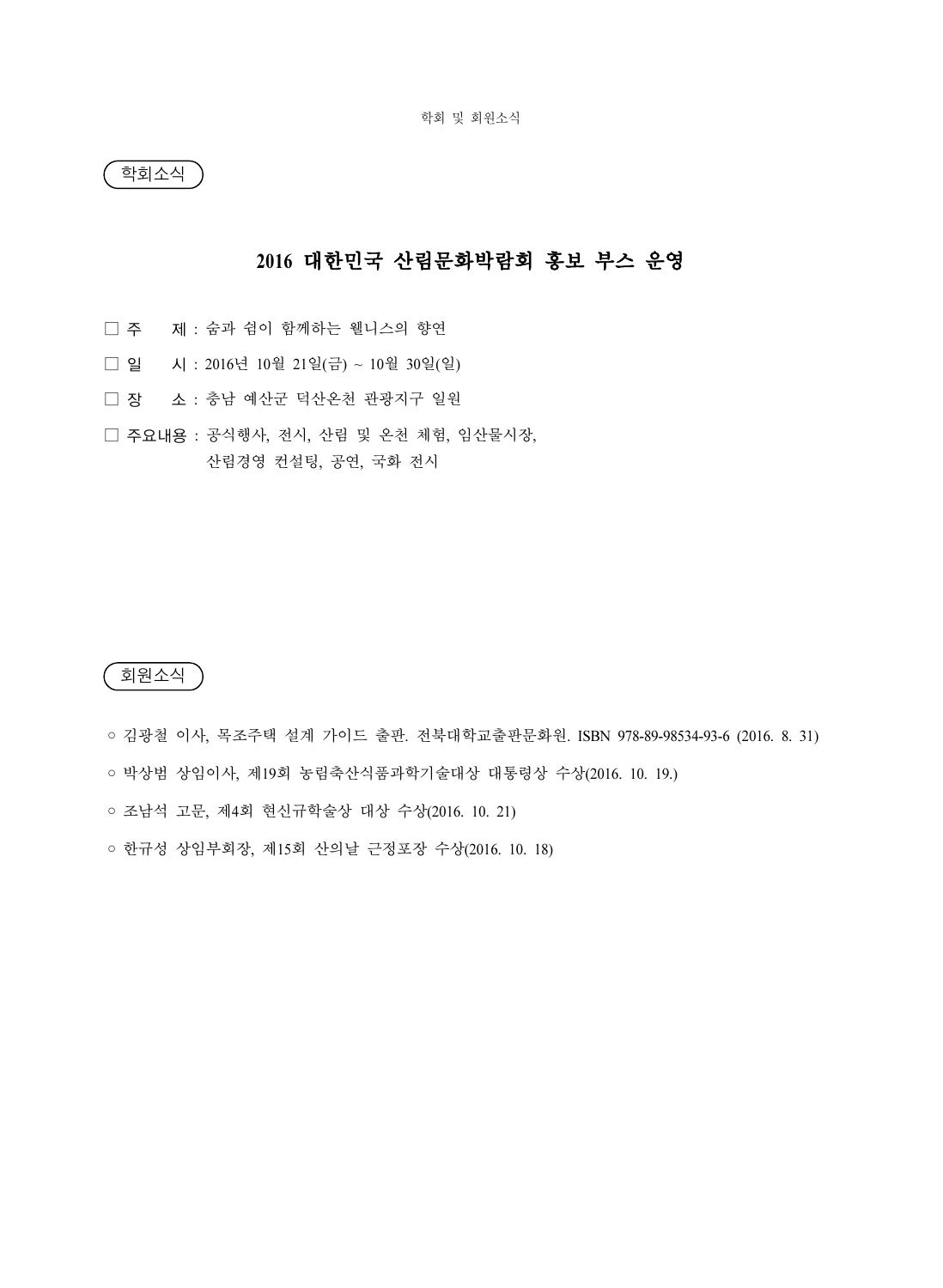# Instruction to Authors

Authors are requested to carefully abide by the 'Instruction to Authors' to ensure that reviewing and publication process of the manuscript be properly handled in a due course. Manuscript will be returned to the author if it is not properly presented according to the following instructions.

#### Types of Publications

The Journal publishes original article, short note, communication, and review article. The original article should be a comprehensive report containing significant new research data and/or new interpretations of existing data with special emphasis on industrial applications.

#### Research Ethics Policy

Manuscripts submitted to the Journal are not copyrighted, published, or submitted elsewhere, except in abstract form. Review articles should provide critical surveys of progresses in a specific field of science, engineering, or technology related to wood. For the policies on the research and publication ethics not stated in this instructions, International standards for editors and authors (http://publicationethics. org/international-standards-editors-and-authors) can be applied. And the corresponding author should submit the Declaration of Ethical Conduct in Research and Publication.

#### Process of a Disciplinary Action

When a disciplinary action is recommended by the ethics committee, the chairman should convene a board meeting to determine whether or not to take any disciplinary action. A warning, suspension or dismissal of a membership can be applied to the member who has violated ethical policy. The result of the final decision may be made public if necessary.

When the manuscript submitted is proved to have committed misconduct in its research, the editorial board should reject or withdraw it. The author should be banned of submitting a manuscript to this journal for three years from the time of decision.

#### Submission and Inquiry

Manuscript that contains all texts (title page, abstract, body of the article, captions, and references) and tables should be one file in a format of Microsoft Word for Windows or Hangul (Korean Word Processor). Name the file with the corresponding author's name. Do not include any page-layout instructions such as graphics placement. Carriage returns should be used only to end headings and paragraphs, and the auto-hyphenation should be turned off. Tables may be created using text mode or table format; the latter is preferred.

Submission of electronic illustrations is encouraged, but not required. Each illustration (figure, scheme, etc.) should be in a separate file. The file should be named descriptively; e.g. Figure 1 or Figure 2.

Authors are requested to submit the manuscript via e-mail, and to send any inquiry to the Editorial Office shown below:

Editorial Office of The Korean Society of Wood Science and Technology c/o Department of Forest Products Korea Forest Research Institute (KFRI) 2nd Floor, Namu Byungwon-dong 57 Hoegi-ro, Dongdaemun-Gu Seoul, 130-712, Republic of Korea Tel: +82-2-877-4781 Fax: +82-2-877-4780 E-mail: kswstwood@gmail.com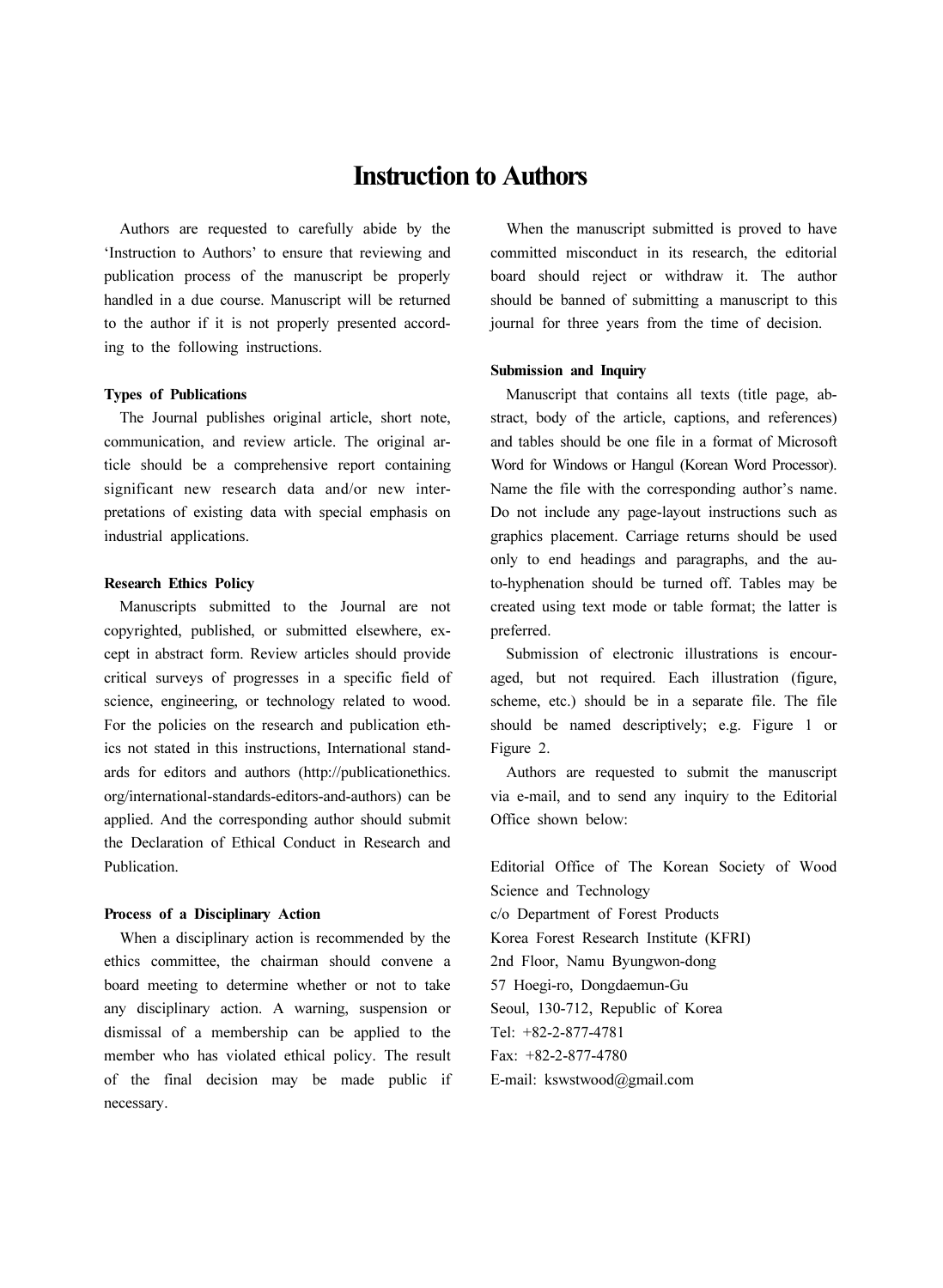#### Review and Revisions

All contributions are reviewed by two or more peer referees to ensure both accuracy and relevance, and revisions may thus be required. Reviewers make decision on the review of a manuscript upon four categories: 1) Accept without revision, 2) Accept with minor revision, 3) Accept with major revision and re-review, and 4) Reject.

When a manuscript is sent back to an author for the revision, the revised version should be returned with 'Response to Reviewer's Comments', specifying changes made in the revision as soon as possible after the corresponding author receives the reviewers' reports. Revised manuscript that is not returned in two (2) months is considered withdrawn. A formal notification will be sent to the corresponding author after the manuscript has been accepted for publication.

#### Preparation of Manuscripts

All manuscripts must be written in clear and concise either in Korean or English, typewritten, double-spaced, on one side of A4 paper with adequate margins and proper page number at every sheet of paper.

#### Arrangement

Manuscript is arranged in the following order. Each starts on a new sheet.

1. Title Page.

Manuscript title, author's name, and affiliation. The corresponding author(s) should be clearly indicated with cross  $(+)$ . The affiliation should comprise the department, institution, city, postal code, and nation. Please also suggest an abbreviated title limited to 80 characters (including spaces) for running head.

2. Abstract.

An abstract that contains less than 250 words must be provided with all types of manuscripts. The abstract outlines in a single paragraph the aims, scope, methods, significant findings, and conclusions of the contribution. Provide less than seven keywords that best represent the content of the paper.

3. The Text.

Suitably divided under such headings as Introduction, Experimental, Results and Discussion, and Conclusions.

- 4. Acknowledgment(s) (if any).
- 5. References (and Notes, if any).
- 6. Tables. Each on a separate sheet.
- 7. Captions for Illustrations.
- 8. Illustrations.

Each on a separate sheet containing no text. Labeled with the author's name and illustration number.

9. Appendix (if any).

### Nomenclature and Units

Each paper should be consistent within itself as to abbreviations, symbols, and units. Authors should use SI units wherever possible. Nomenclature should conform to that recommended by the International Union of Pure and Applied Chemistry and Chemical Abstracts Service.

#### Equations and Formulae

Complicated chemical equations, formulae, and schemes should be presented as furnished artwork. Mathematical expressions and chemical formulae should be typed with available symbols and letters. Capital, lower case, and Greek letters should be easily discernible, and identified in the margin so that ambiguities could be protected. Equations should be numbered consecutively throughout the paper with Arabic numerals in parentheses placed flush right, and should be thusly referred to in the text [such as Equation (2)].

#### Tables

Tables should be numbered in Arabic numerals in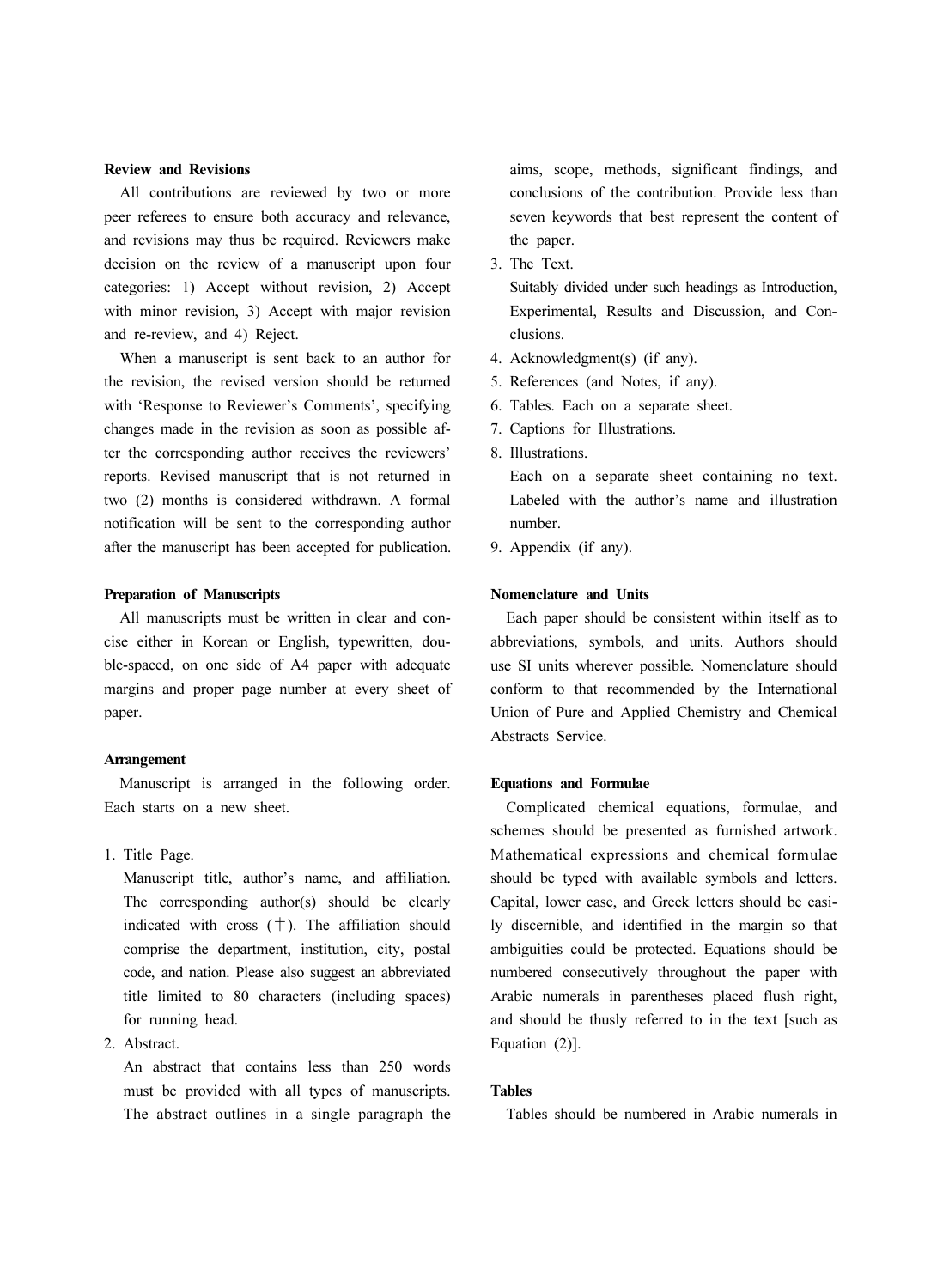the order of mention in the text. A table should have a descriptive title (above the table) and appropriate column headings. Avoid tables and graphs that involve duplication. If you use a graph, do not include a table of the same data: If the readers need a table, omit the graph. Present a few representative results for lengthy table when practical.

#### Illustrations

Figures and graphs should be carefully prepared in either black and white, or color. Figures and graphs in color could be printed in a PDF format at the web site. However, printing those in a hardcopy will result in an extra page charge. It should be of sufficient size so that after photo-reproduction to a single-column width (8 cm) the smallest letter could be 2 mm. Legend should be placed in a proper space of the drawings, not in the caption, whenever possible. Original copies of the graphs, drawings, and photographs should be numbered in Arabic numerals in the order of mention in the text, and included at the end of the manuscript.

#### Photographs

Photographs are accepted with additional charge. The current charge for the processing of photographs is 2,500 Won or equivalent per each black-and-white photograph and 20,000 Won or equivalent per each color photograph.

#### References (and Notes)

All references and explanatory notes, if any, should be cited within the text by authors last name and year of publication in parentheses. In the case of more than two authors, only the first author is listed, e.g. (Hill et al., 2009).

An alphabetical order of all the cited references and notes should be listed according to the first authors' name, together with the title of the paper, the full journal title, and the full quotation of the bibliographical reference at the end of the text. Examples of bibliographic references are given below:

<Articles in journals>

- Konnerth, J., Gindl, W. 2006. Mechanical characterisation of wood-adhesive interphase cell walls by nanoindentation. Holzforschung 60(4): 429~433.
- Kisser, J.G., Ylinen, A., Freudenberg, K., Kollmann, F.F.P., Liese, W., Thunell, B., Winkelmann, H.G., Côté Jr., W.A., Koch, P., Marian, J.E., Stamm, A.J. 1967. History of wood science.<br>Wood Science and Technology 1(3): 161~190.

Examples of reference citation in the text:

- Two authors only: (Konnerth and Gindl, 2006)
- More than three authors: (Kisser et al., 1967)

#### <Books and Book Chapter>

- Fengel, D., Wegener, G. 1984. Wood: Chemistry, Ultrastructure, Reactions. De Gruyter, Berlin, Germany.
- Tanem, B.S., Kvien, I., van Helvoort, A.T.J. 2006. Morphology of Cellulose and Its Nanocomposites. In: Cellulose Nanocomposites: Processing, Characterization, and Properties, ACS Symposium Series 938, Ed. by Oksman, K. and Sain, M., American Chemical Society, Washington DC, USA.

<Conference Papers>

Walford, G.B. 2003. Research and wood industry in Australia and New Zealand. In: Lee, H.-H. and Jang, S.-S., (eds), Daejeon, Republic of Korea, Proc. of 11th the International Association of Wood Products Societies (IAWPS 2003), pp.  $3 \sim 13$ .

#### <Thesis>

Lyons, C.K. 2001. Mechanical stresses in trees resulting from strain compatibility in an anisotropic material. Ph.D. Thesis, Oregon State University, USA.

Any queries regarding accepted papers, proofs or reprints should be directed to the same address.

#### Proofs and Reprints

Galley proofs, original manuscript, cut copy, and Reprint Order Form are sent by the Society directly to the corresponding author. The attention of the au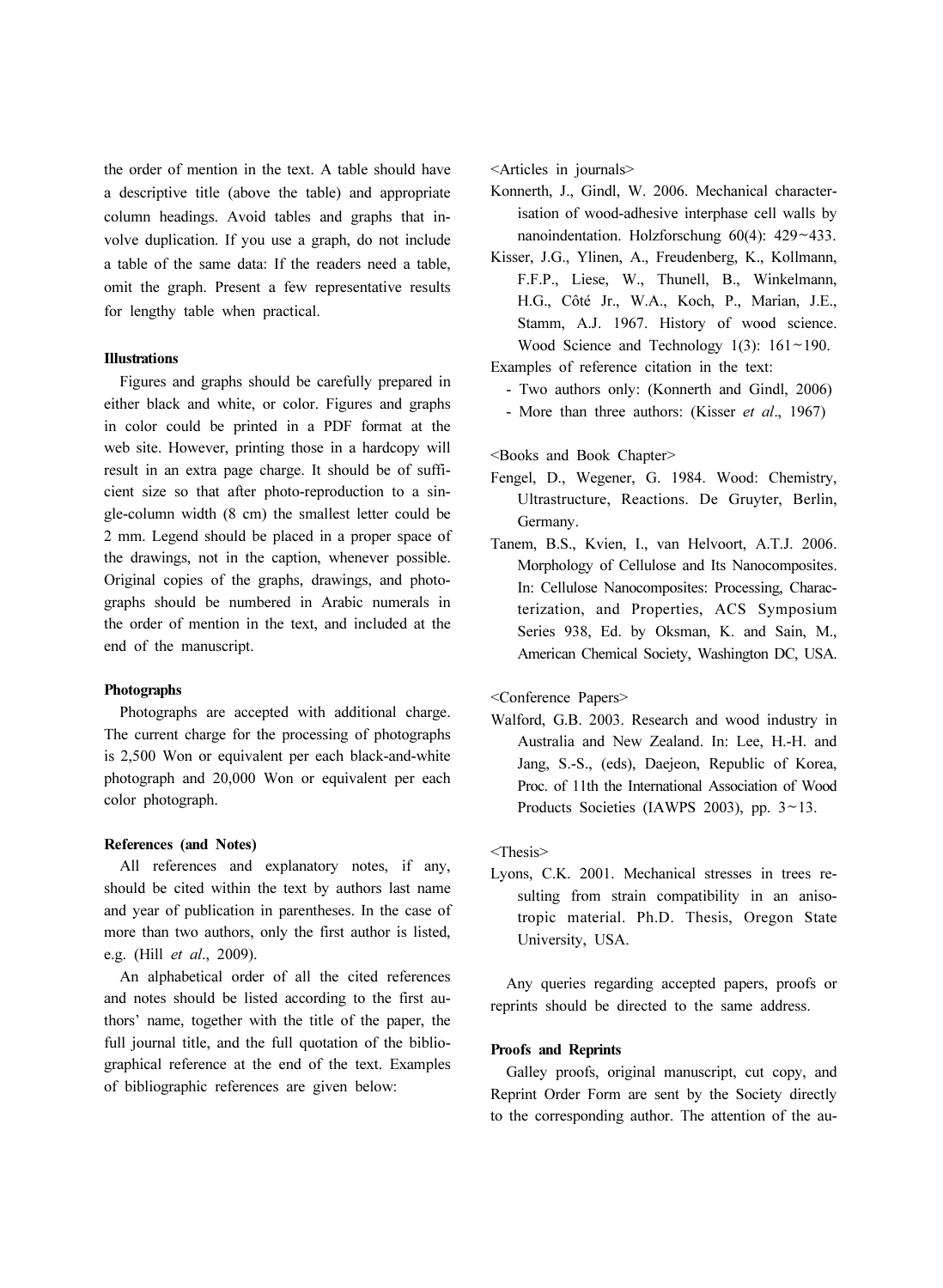thor is directed to the instruction which accompanies the proof, especially the requirement that all corrections, revisions, and additions should be entered on the proof and not on the manuscript. Proofs should be checked against the manuscript (in particular all tables, equations, and formulae, since this is not done by the editorial board), and returned as soon as possible.

Authors are entitled 30 free reprints of the article. Should the author needs additional reprints, the filled-out Reprint Order Form must be returned with the payment.

#### Page Charges

Page charges defray a part of the cost of publication. The bill is issued with the shipment of the reprints. The current charge is 80,000 Won for 6 printed pages, and 40,000 Won/printed page for more than 6 printed pages.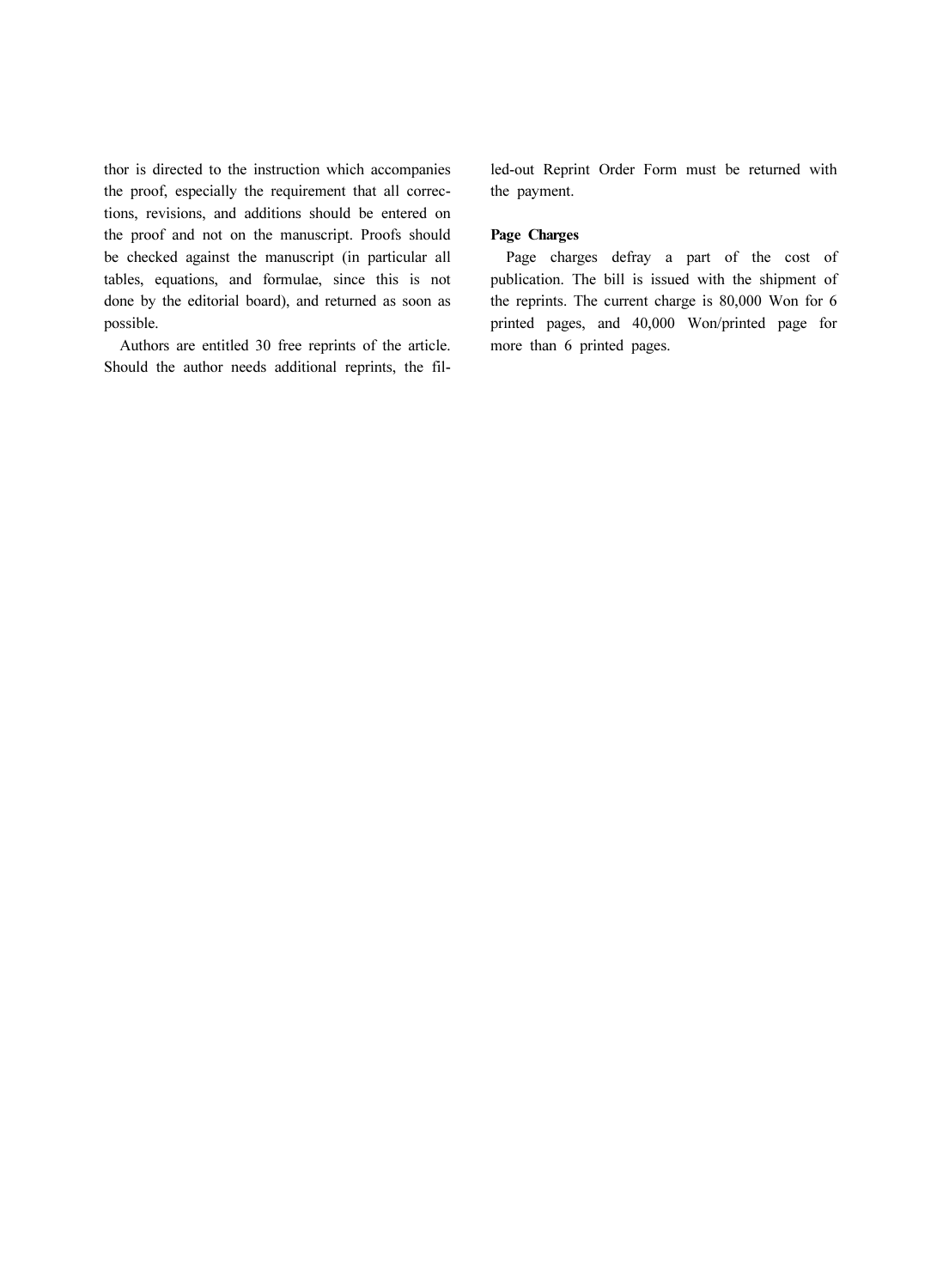## Checklist for Authors

Title of the manuscript submitted:

Please check below items as √ mark before the submission of the manuscript.

#### 1. General guidelines

- □ The manuscript submission contains one original main text manuscript (Figure, Table or Images included) and author's checklist should be dispatched to the Editorial Office via email (Statement of copyright transfer should be dispatched in a PDF format file after the end of reviewing process).
- □ Manuscript should be typed in Korean or English using word processor with a space of 30 mm from upper, lower, left and right main, 10.0 pt in font size, and line space of 180%.
- □ The main text consists of title page, abstract, main text, references, tables and figures, which are properly placed throughout the main text.
- □ The main text consists of INTRODUCTION, MATERIALS AND METHODS, and RESULTS AND DISCUSSION, CONCLUSION, and REFERENCES.

#### 2. Title page

- □ Title, name of author and affiliation is written both in English and Korean, while all these should be written in English for the article that is expected to be published in English issue.
- □ The title page should provide the name, address, e-mail, telephone, and fax of the corresponding author.

#### 3. Abstract and Keywords

- □ The abstract is supposed to be less than 250 words.
- □ Less than seven keywords should be provided with the manuscript.

#### 4. Main text

- □ The order of the subtitle is described according to the Instruction to Authors.
- □ References in the main text are described according to the Instruction to Authors.

#### 5. References

- □ Every article in REFERENCES should be cited in the main text.
- □ References are cited the author's name and publication year as described in the Instruction to Authors.
- □All references should be written in English, and listed by the same format as the Instruction to Authors.

#### 6. Tables, figures, or Images

- □ The titles and legends of the tables and figures should be written in English.
- □ Photos and images should have high quality enough to publication.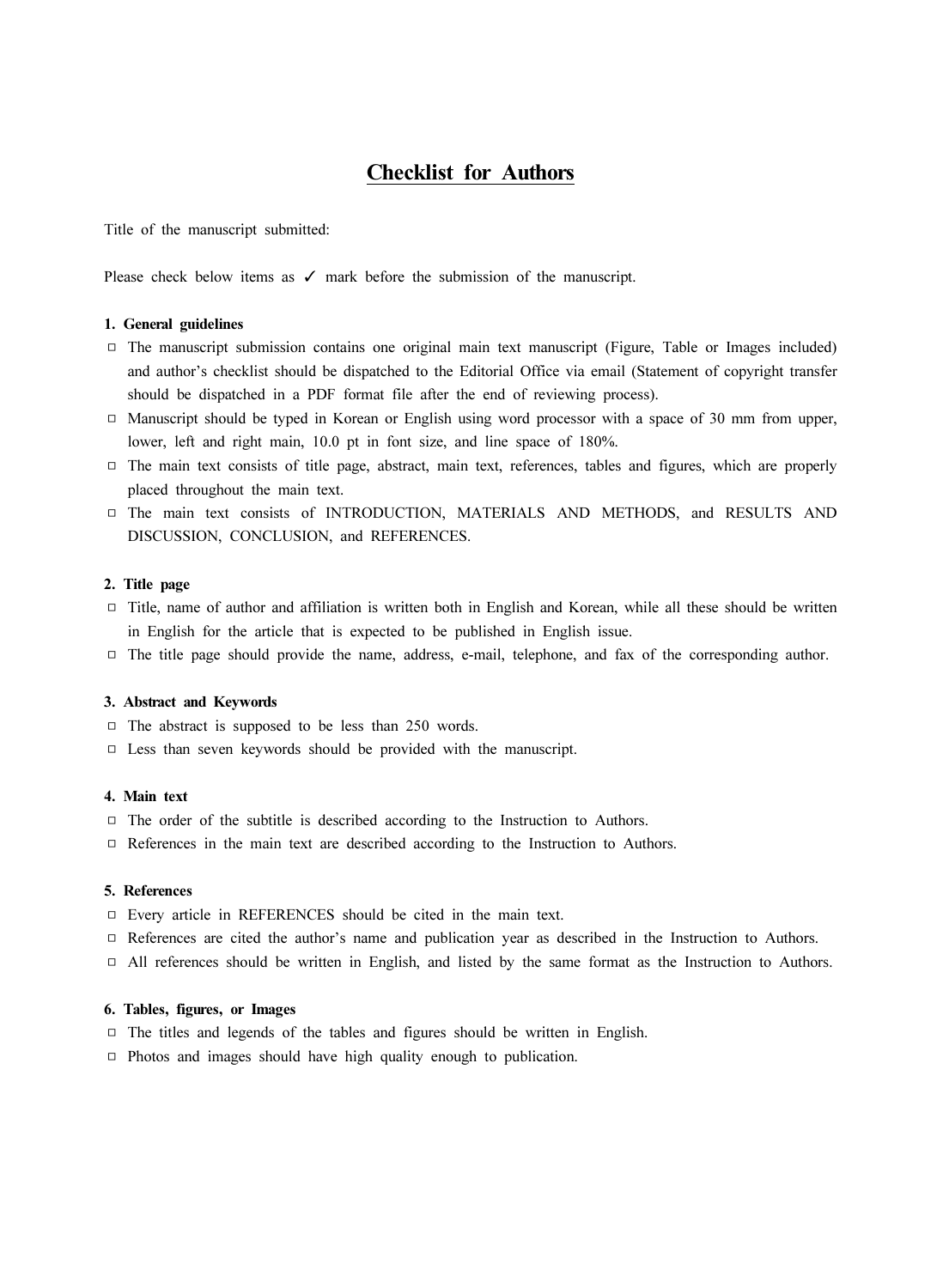## **Statement of Copyright Transfer**

To: Editor-in-Chief of the Journal of The Korean Wood Science and Technology

Title of the manuscript submitted:

I hereby certify that I agree to submit the manuscript entitled as the above to Journal of The Korean Wood Science and Technology by abiding the following statements;

- □ This manuscript is original and there is no copyright problem, defamation and privacy intrusion. Any legal or ethical damage should not be directed to The Korean Society of Wood Science and Technology due to this manuscript.
- □ All authors made actual contribution to the manuscript in terms of scientific aspects, and were equally responsible for the manuscript.
- □ This manuscript was not published or considered for publication to any other scientific journals in the world. It will not be submitted again to other journals without permission from Editor-in-Chief of the Journal of The Korean Wood Science and Technology if it is accepted for publication.
- □ Copyright of this manuscript shall be transferred to The Korean Society of Wood Science and Technology if it is published in the Journal of The Korean Wood Science and Technology. It means that if any persons including authors want to use the contents of this manuscript, they should obtain the permission from the Society and the source of contents cited should be properly clarified.

| <b>Author Name</b> | Signature |
|--------------------|-----------|
|                    |           |
|                    |           |
|                    |           |
|                    |           |
|                    |           |
|                    |           |

#### Disclosure Statement of Conflicts of Interests

List any potential conflicts of interests of this manuscript (any financial support or benefits have been received by the author(s) that could affect the work reported in the article) or indicate "None".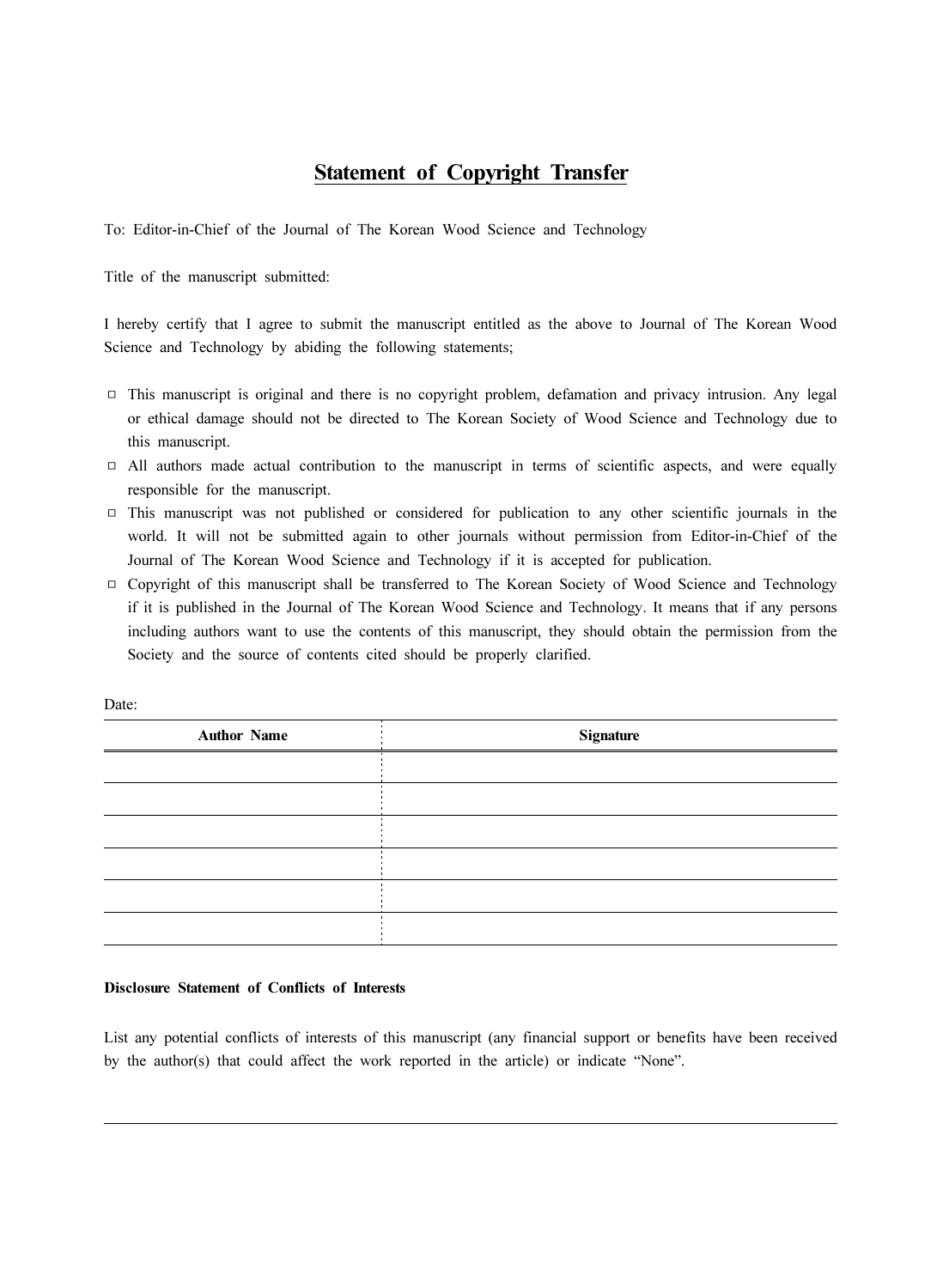# Declaration of Ethical Conduct in Research and Publication

Title:

|                         | Name | <b>Affiliation</b> | <b>Contact Information</b>  |
|-------------------------|------|--------------------|-----------------------------|
| Corresponding<br>Author |      |                    | Address:<br>Tel:<br>E-mail: |

On the behalf of all authors, and as a corresponding author of the above manuscript submitted to the Journal of The Korean Wood Science and Technology, hereby, I swear that I follow the research ethics policy of The Korean Society of Wood Science and Technology, and I do not commit research misconduct as falsification, distortion of research findings, or plagiarism which damages any academic and ethical integrity, by declaring this ethical conduct in research and publication.

I am also declaring to accept the decision by the Editorial Board Members of The Korean Society of Wood Science and Technology if any misconduct occurs at any stage of the above mentioned research work.

Date:

Corresponding author: (signature)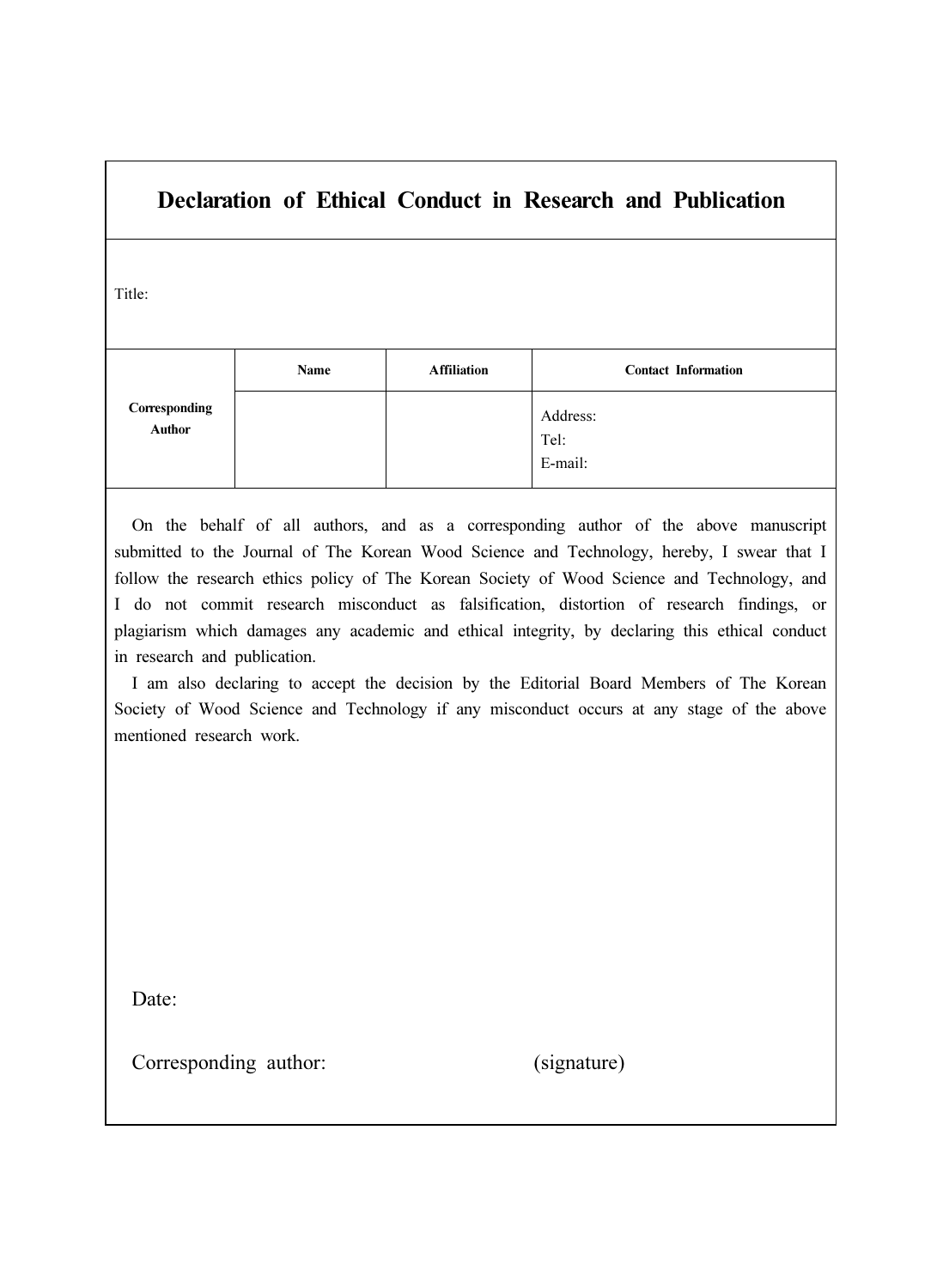# Journal of The Korean Wood Science and Technology (Vol. 44, No. 6)

| <b>Editor-in-Chief</b>                   | PARK, Byung-Dae (Kyungpook National University)                                                                                                                                                                                                                                                                                                                                                                                                                                                                                                                                                                                                                                                                                                                                                                                                                                                                                                                                                                                                                       |  |
|------------------------------------------|-----------------------------------------------------------------------------------------------------------------------------------------------------------------------------------------------------------------------------------------------------------------------------------------------------------------------------------------------------------------------------------------------------------------------------------------------------------------------------------------------------------------------------------------------------------------------------------------------------------------------------------------------------------------------------------------------------------------------------------------------------------------------------------------------------------------------------------------------------------------------------------------------------------------------------------------------------------------------------------------------------------------------------------------------------------------------|--|
| <b>Associate Editor</b>                  | ROH, Jung-Kwan (Gyeongnam National University of Science and Technology)                                                                                                                                                                                                                                                                                                                                                                                                                                                                                                                                                                                                                                                                                                                                                                                                                                                                                                                                                                                              |  |
| <b>Editorial Board</b><br><b>Members</b> | JEONG, Gi Young (Chonnam National University)<br>KANG, Seog Goo (Chungnam National University)<br>KIM, Birm-June (Kookmin University)<br>LEE, Seung-Hwan (Kangwon National University)<br>LEE, Sun-Young (Forest Research Institute, Korea)<br>LEE, Yang Soo (Chonbuk National University)<br>PARK, Han-Min (Gyeongsang National University)<br>PARK, Joo-Saeng (Forest Research Institute, Korea)<br>SHIN, Soo-Jeong (Chungbuk National University)<br>YEO, Hwanmyeong (Seoul National University)                                                                                                                                                                                                                                                                                                                                                                                                                                                                                                                                                                   |  |
| <b>Editorial Assistant</b>               | SUR, Sang-Hee (The Korean Society of Wood Science and Technology)                                                                                                                                                                                                                                                                                                                                                                                                                                                                                                                                                                                                                                                                                                                                                                                                                                                                                                                                                                                                     |  |
| <b>Editing Manager</b>                   | PARK, Pyeong (Keuk Dong Design & Communication Co., Ltd)                                                                                                                                                                                                                                                                                                                                                                                                                                                                                                                                                                                                                                                                                                                                                                                                                                                                                                                                                                                                              |  |
| <b>Board Member</b>                      | International Editorial DUFRESNE, Alain (Grenoble Institute of Technology, France)<br>DUNKY, Manfred (Kronospan GmbH Lampertwalde, Germany)<br>ENDO, Takashi (National Institute of Advanced Industrial Science and Technology, Japan)<br>EVANS, Philip (University of British Columbia, Canada)<br>FRIHART, Chuck R. (Forest Products Laboratory, USA)<br>HADI, Yusuf Sudo (Bogor Agricultural University, Indonesia)<br>LABBE, Nicole (University of Tennessee. USA)<br>NIEMZ, Peter (Swiss Federal Institute of Technology (ETH), Switzerland)<br>RAGAUSKAS, Arthur (Georgia Institute of Technology, USA)<br>SAKA, Shiro (Kyoto University, Japan)<br>SCHMITT, Uwe (Johann Heinrich von Thunen Institute (vTI), Germany)<br>SINGH, Adya P. (SCION, New Zealand)<br>SMITH, Greg (University of British Columbia, Canada)<br>SUGIYAMA, Junji (Kyoto University, Japan)<br>TOHMURA, Shin-ichiro (Forestry and Forest Products Research Institute, Japan)<br>WONG, Andrew (University Malaysia Sarawak, Malaysia)<br>YIN, Yafang (Chinese Academy of Forestry, China) |  |

This Journal was supported by the Korean Federation of Science and Technology Societies Grant funded by the Korean Government (KFSTS).